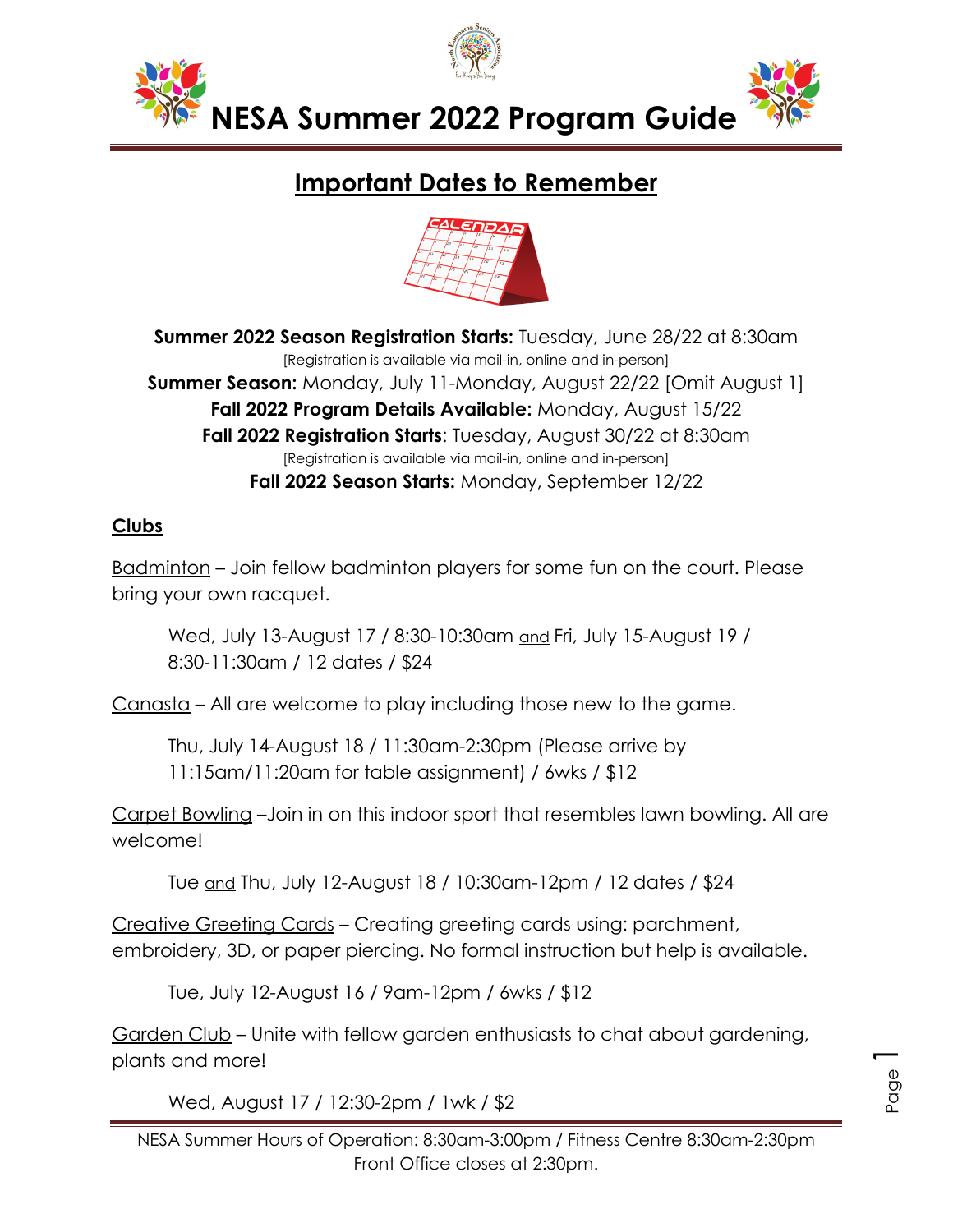

Guitar Jam – A fun group of acoustic guitar players who play and sing any style of music. All levels are welcome.

Thu, July 14-August 18 / 11am-2pm / 6wks / \$12

Jammers – An acoustic guitar group who meet for singing and fellowship.

Tue, July 12-August 16 / 12-2:30pm / 6wks / \$12

Music Makers – Enjoy making music? We welcome you and all instruments!

Tue, July 12-August 16 / 9:15-11:45am / 6wks / \$12

Silversmithing – Socialize and share jewelry ideas and techniques with others. No formal instruction and experience with silversmithing is required.

Tue, July 12-August 16 / 9am-2:30pm / 6wks / \$24

Weavers – We are fun, friendly, and love to weave. Experience is required as no formal instruction is provided. (Check back in the Fall of 2022 for a Beginners workshop!).

Tue, July 12-August 16 / 9:30am-2:30pm / 6wks / \$24

## **Dance Programs**

Clogging Beginner Level 2 and 3 [Taught by Adele] – Practice, practice, practice! This clogging class will help you build the confidence you need to move on to the next level. Come for the workout and stay for the fun!

Wed, July 13-August 17 / 12-1pm / 6wks / \$48

Clogging: All Intermediate Levels [Taught by Adele] – Now that you've mastered the basic steps we will take those movements and expand on them to include more subtle rhythmic and visual variations.

Wed, July 13-August 17 / 1:15-2:15pm / 6wks / \$48

## **Fitness Programs**

Active with Arthritis [Taught by Kiersten] – Physical Activity is important for the management of joint pain or stiffness associated with Arthritis or other chronic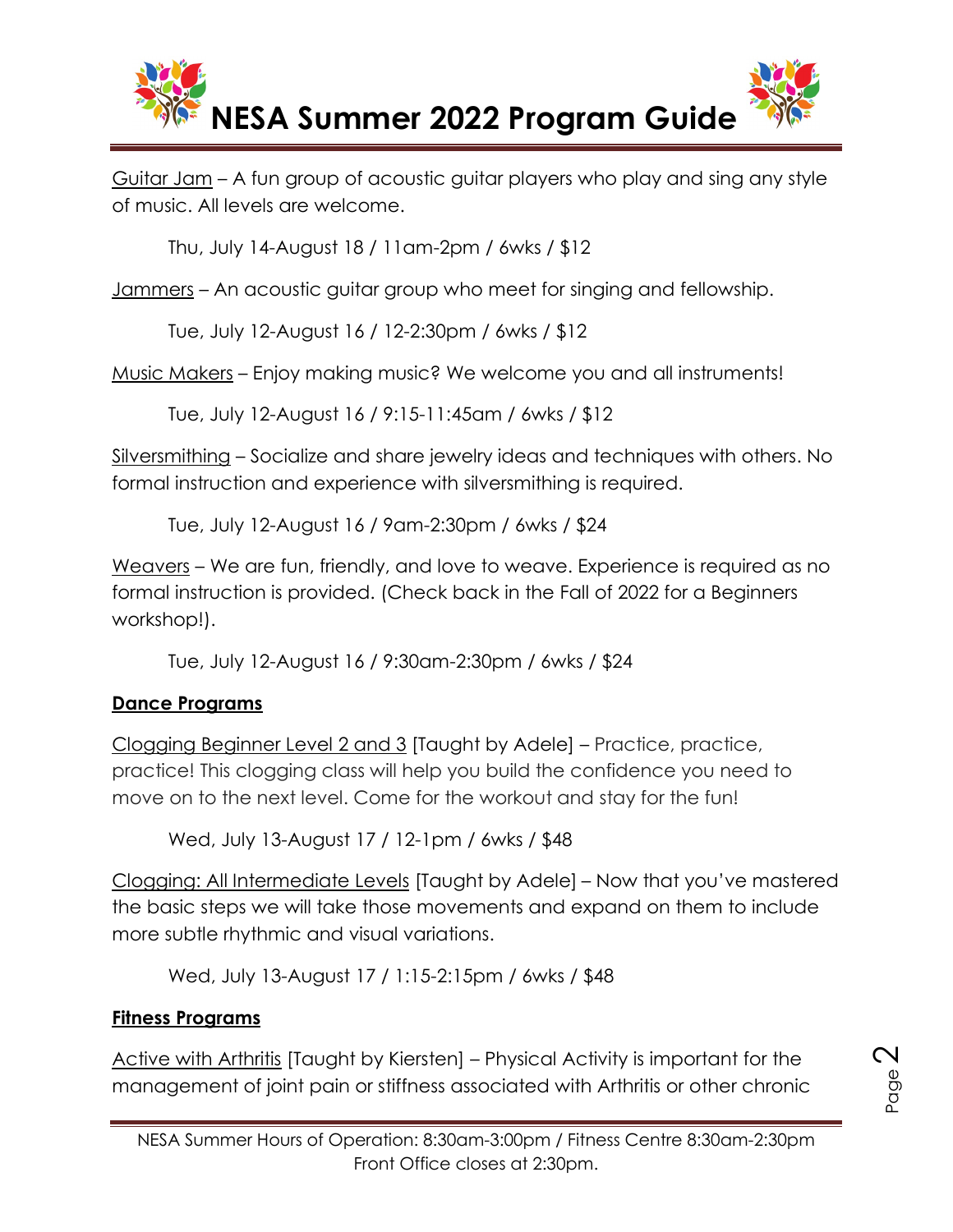

conditions. This new class will work through joint range of motion, stretching, strength and light aerobic activities to improve and manage these conditions. This program will help reduce stiffness and pain associated with Arthritis and of course can be modified to meet participant needs. Come and be active, moving through your personal range of activity for some active relief of stiffness and pain. No floor work.

Wed, August 3-17 / 10:15-11:15am / 3wks / \$20

Age Reversing Essentrics® [Taught by Sam] – This is an age reversing workout that will restore movement in your joints, improve flexibility and strength in your muscles, relieve pain and stimulate your cells to increase energy, vibrancy and your immune system. Level 2 – Gentle to Moderate fitness, includes standing and some floor work (back and side only). Some movement modifications available. Please bring a yoga mat.

Mon, July 11-August 22 [Omit August 1] / 10:15-11:15am / 6wks / \$68

Barre Cardio [Taught by Falon] – Rev up that intensity with barre-style cardio to feel that extra burn and tone your muscles. Improve your endurance, strength, and balance at the "barre," with high repetitions and light resistance. Short cardio bursts incorporated to help keep up your heart rate while sculpting your body. Must be able to lower and rise from the floor for mat-based exercises. Please bring a yoga mat.

Thu, July 14-August 18 / 9:15-10:15am / 6 wks / \$39

Cardio Plus [Taught by Falon] – Start the day with Falon leading you through a variety of exercises to get the heart rate up, strengthen muscles and tone your whole body. Must be able to lower to floor to do mat work. Please bring a yoga mat.

Mon, July 11-August 22 [Omit August 1] / 8:30-9:30am / 6wks / \$39 Wed, July 13-August 17 / 8:30-9:30am / 6wks / \$39

Chair Total Body Workout – Designed for those with limited mobility, this class welcomes all levels of exercisers. Using modified movements, portable equipment, walls and chairs, this class focuses on improving strength, flexibility and balance. [Refer to designated instructor as per each date].

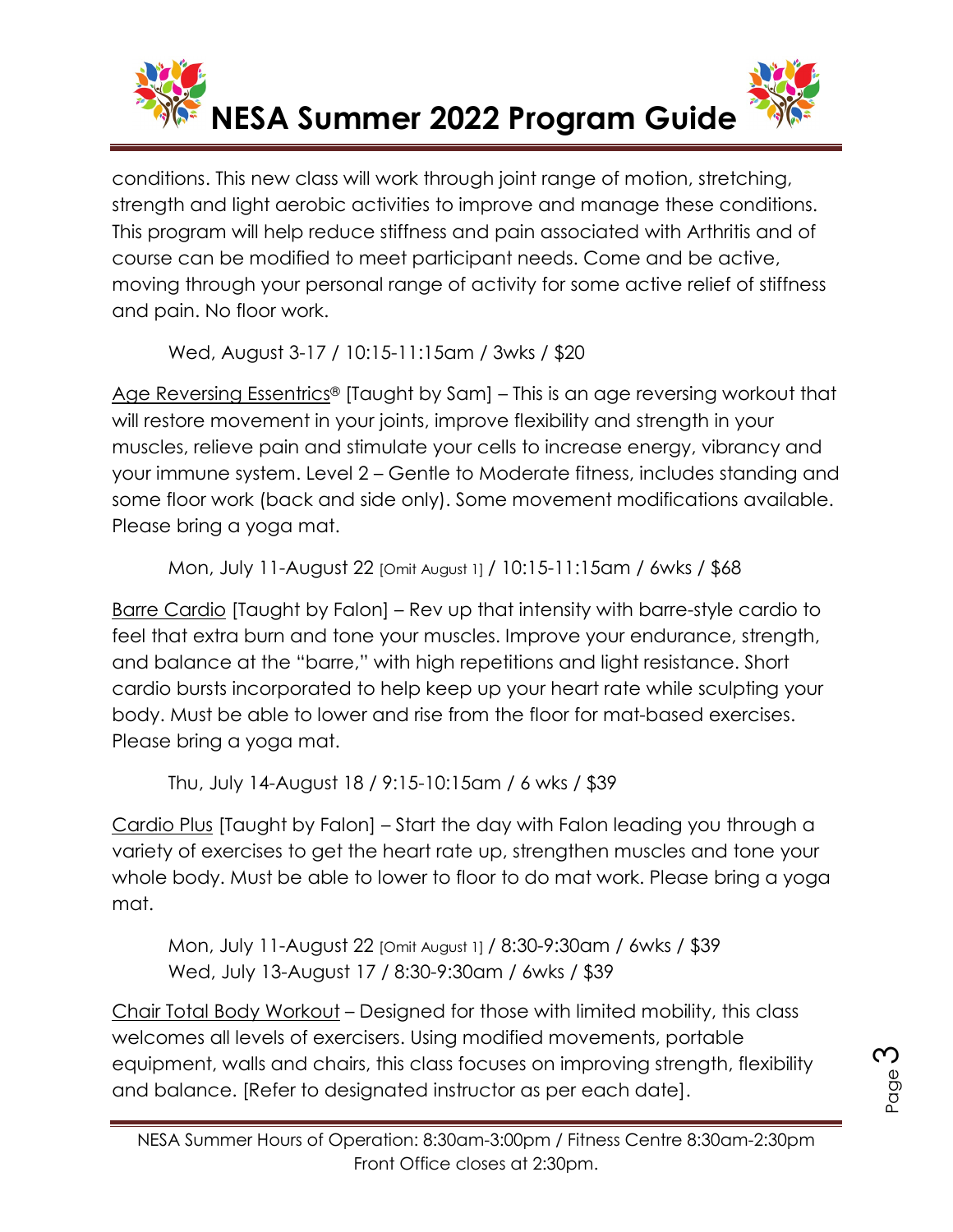

Mon, July 11-August 22 [Omit August 1] / 11am-12pm / 6wks / \$39 [Instr: Falon] Tue, August 2-16 / 12:30-1:30pm / 3wks / \$20 [Instr: Kiersten] Thu, July 14-August 18 / 11am-12pm / 6wks / \$39 [Instr: Falon]

Chair Yoga [Taught by Bev] – Chair Yoga is one of the gentlest forms of yoga available. This class uses a chair for all postures, sitting and standing. It is a great way to practice yoga if you have limitations that keep you from attending a traditional yoga class. No floor work; having a mat to stand on is recommended.

Tue, July 12-August 2 / 12:15-1:15pm / 4wks / \$30

Cross Training [Taught by Falon] – Come ready to take on a total body workout designed to improve strength, endurance, and balance. Work through a twelve-station class where you're guaranteed every muscle will work to help you improve every week. Become comfortable on the suspension trainers, improve your cardiovascular endurance, and increase your strength and stamina with diverse and unique movement patterns. Must be comfortable with floor work please bring a yoga mat.

Fri, July 15-August 19 / 9:15-10:15am / 6wks / \$39 Fri, July 15-August 19 / 10:30-11:30am / 6wks / \$39

Essentrics® Release, Rebalance, and Restore [Taught by Liz] – Release tight muscles, rebalance joints and restore your body. This is a slower paced class aimed at regaining mobility while slowly building strength and reawakening the power of your 650 muscles. It is designed for those who have atrophy-related stiffness, frozen shoulder, chronic aches and pains, or who are beginning to exercise after a long sedentary period. Level 2 – Gentle to Moderate fitness, includes standing and some chair or floor work (modifications are provided if unable to get down to floor). Please bring a yoga mat.

Thu, July 14-August 18 / 12:15-1:15pm / 6wks / \$68

Essentrics<sup>®</sup> for Stretch and Tone – A full body workout that rapidly changes the shape of your body through a dynamic combination of strengthening and stretching. The technique develops lean, strong and flexible muscles with immediate changes to your posture. Perfect for men and women of all fitness levels, this program rebalances the body, prevents and treats injuries and unlocks tight joints. With a diverse music playlist accompanying each routine,

Page

प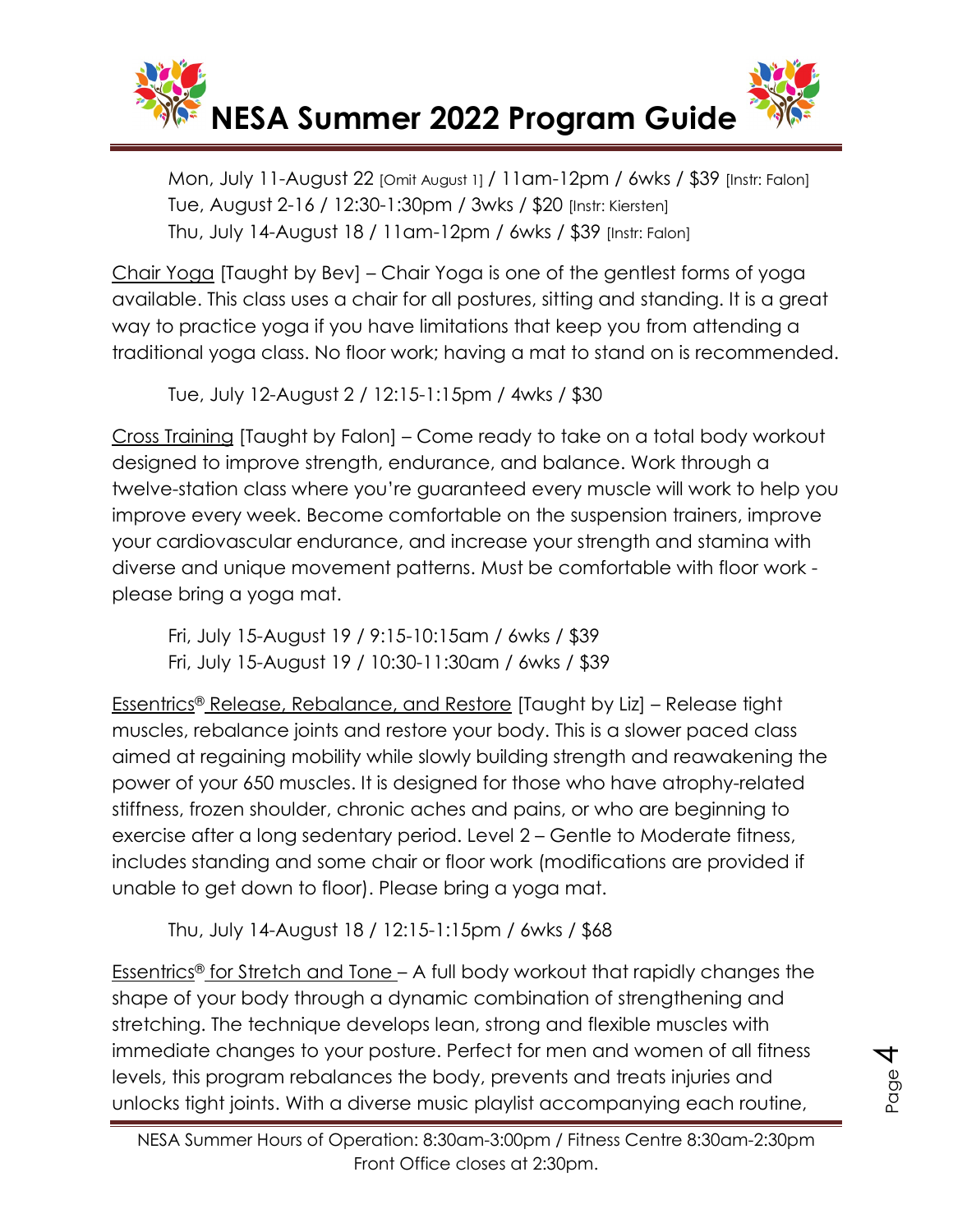

this equipment-free workout leaves you feeling energized, youthful and healthy. Level 3 – Moderate fitness, includes standing and floor work (back and side only). Please bring a yoga mat.

\*Please Note: This class can be adapted for students who are familiar with *Age Reversing Essentrics*®.

Mon, July 11-August 22 [Omit August 1] / 9am-10am / 6wks / \$68 [Instr: Sam] Fri, July 15-August 19 / 10-11am / 6wks / \$68 [Instr: Meg]

Fit For Your Life [Taught by Falon] – A perfect mixture of aerobic activity, strength training and stretching, participants are urged to go at their own pace and enjoy this well-rounded fitness class. No floor work.

Mon, July 11-August 22 [Omit August 1] / 9:45-10:45am / 6wks / \$39 Wed, July 13-August 17 / 9:45-10:45am / 6wks / \$39

Flexibility and Foam Rolling [Taught by Falon] – Hit the mat to stretch muscles commonly overused to help relax the body. Discover proper foam rolling techniques to further reduce muscle tension. Must be able to comfortably and safely transition to and from the floor repeatedly.

Wed, July 13-August 17 / 11:30am-12:30pm / 6wks / \$39

Fun and Fitness [Taught by Falon] – An hour of full body conditioning in a safe and fun environment. This class consists of up to 30 minutes of vigorous low impact cardio, weights and resistance bands to improve overall strength, and activities that improve posture, balance and flexibility.

Thu, July 14-August 18 / 1:30-2:30pm / 6 wks / \$39

Interval Training [Taught by Kiersten] – Join in on an invigorating total body workout exploring different exercises using various equipment and timed intervals. Some floor work may be required, please bring a mat if you have one.

Tue, August 2-16 / 11am-12pm / 3 wks / \$20

Pick-Your-Pickleball – Join us for some pickleball this summer! Each session will be 75-minutes in duration, costs \$5/session, and a maximum of 15 people per timeframe will be registered so members can maximize their time on the court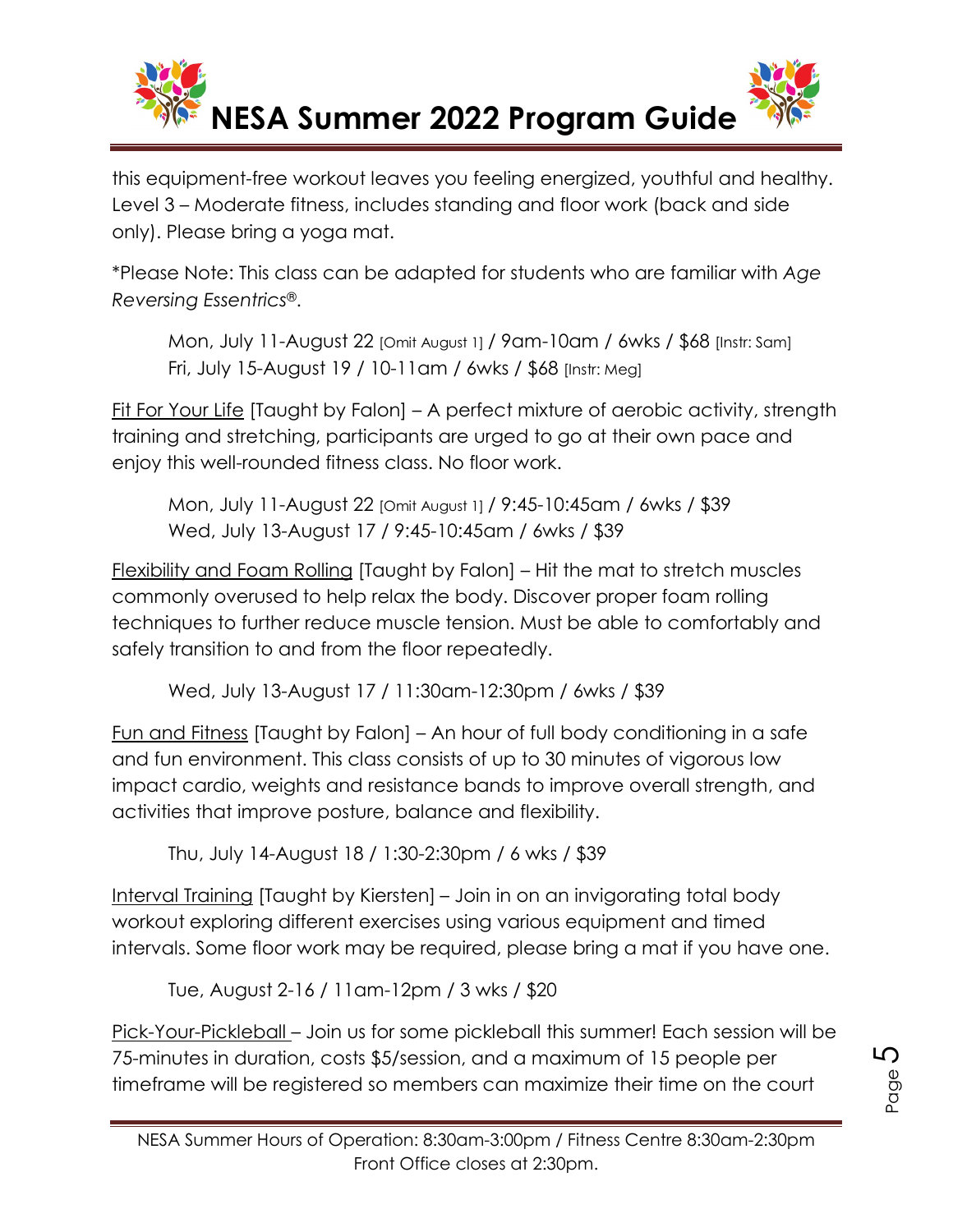

and play several timed round-robin matches with others. All skills levels welcome but some experience is suggested as no instruction will be provided this summer.

*Pick-Your-Pickleball sessions are available during July 11-August 22* [Omit August 1] Mondays 12:30pm-1:45pm **or** Tuesdays 9am-10:15am **or** Wednesdays 10:45am-12pm **or** 12pm-1:15pm **or** Fridays 11:45am-1pm Register for as many sessions as you would like to!

\*Pickleball net set-up and round-robin match sign-up will happen approximately 10-*15 minutes prior* to the start of each scheduled session so please arrive a few minutes early to prepare! *(Paddle rentals available for \$1/session).* 

Stretch 'n Tone Yoga: Beginner [Taught by Bev] – Tone your body while improving flexibility, endurance and well-being. Enjoy the energizing effects of gentle stretching and the peacefulness of yoga. Please bring a yoga mat.

Tue, July 12-August 2 / 10:30am-12pm / 4wks / \$38

Strong and Stable: [Taught by Kiersten] – Join in for a total body workout for any fitness level. This class is designed to increase flexibility, joint stability, balance, coordination, agility, muscular strength and endurance. No floor work.

Wed, August 3-17 / 9-10am / 3 wks / \$20

Triple S Beginner – Stretch, Strengthen, and Suspend! Join in for a total body workout that includes stretching overactive muscles and strengthening those less active using weights, resistance bands, and suspension trainers. No floor work.

Tue, July 12-26 / 9:45-10:45am / 3wks / \$20 [Taught by Jollean] Thu, July 14-28 / 9:45-10:45am / 3 wks / \$20 [Taught by Jollean] Tue, August 2-16 / 9:45-10:45am / 3wks / \$20 [Taught by Kiersten] Thu, August 4-18 / 9:45-10:45am / 3 wks / \$20 [Taught by Kiersten]

Triple S Intermediate – Same description as *Triple S Beginner* but with some floor work. Please bring a yoga mat.

Tue, July 12-26 / 8:30-9:30am / 3wks / \$20 [Taught by Jollean] Thu, July 14-28 / 8:30-9:30am / 3 wks / \$20 [Taught byJollean] Tue, August 2-16 / 8:30-9:30am / 3wks / \$20 [Taught by Kiersten] Thu, August 4-18 / 8:30-9:30am / 3 wks / \$20 [Taught by Kiersten]

Page

 $\infty$